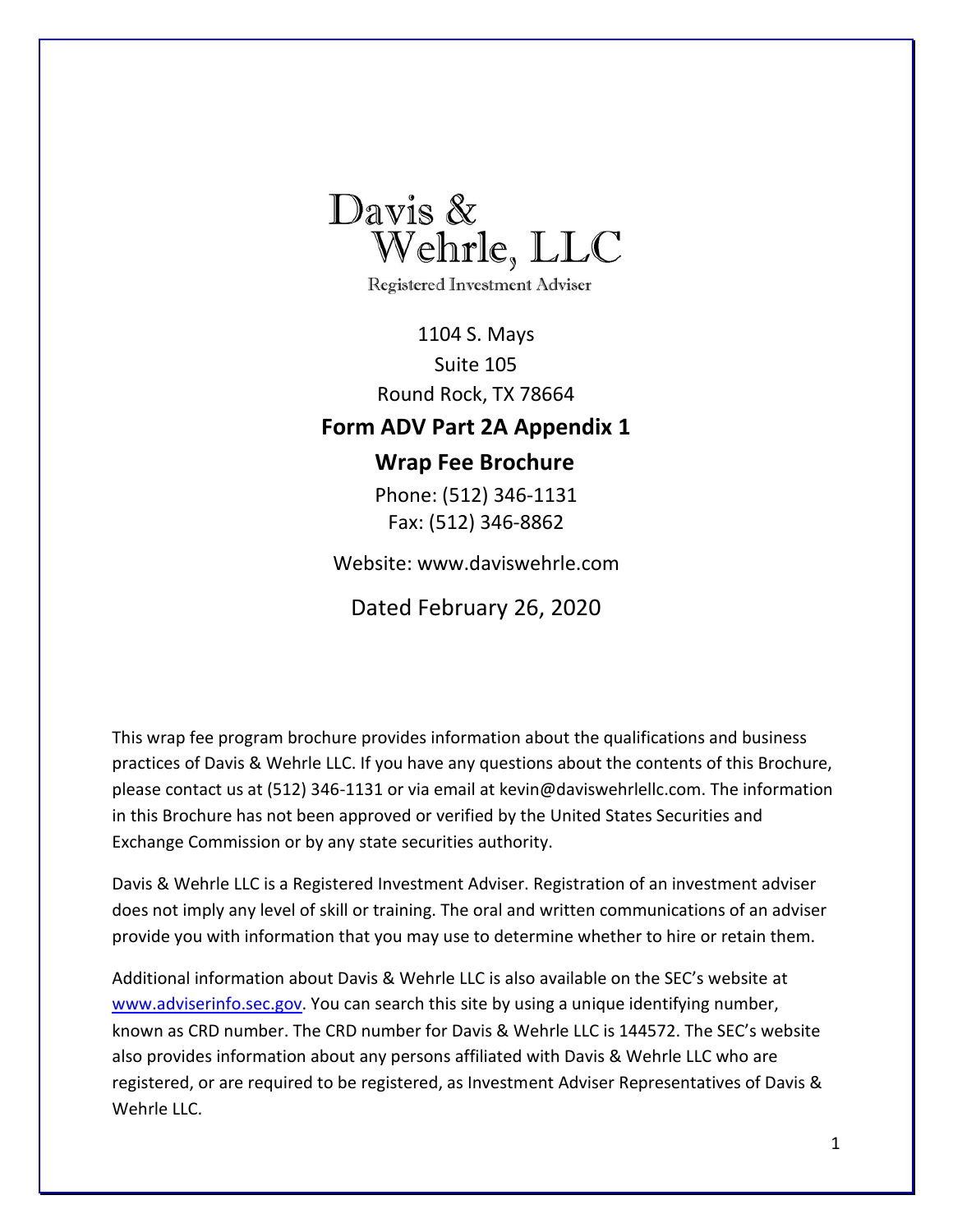# <span id="page-1-0"></span>**Item 2 – Material Changes**

Since our last annual filing of this Form ADV Part 2A, dated March 21, 2019, we have had no material changes to disclose.

In the future, this section of the brochure will discuss only the specific material changes that were made to the Brochure and will provide you with a summary of all material changes that have occurred since the last filing of this Brochure. This section will also identify the date of our last annual brochure update.

Currently, our Brochure may be requested at any time, without charge, by contacting Davis & Wehrle LLC at (512) 346-1131.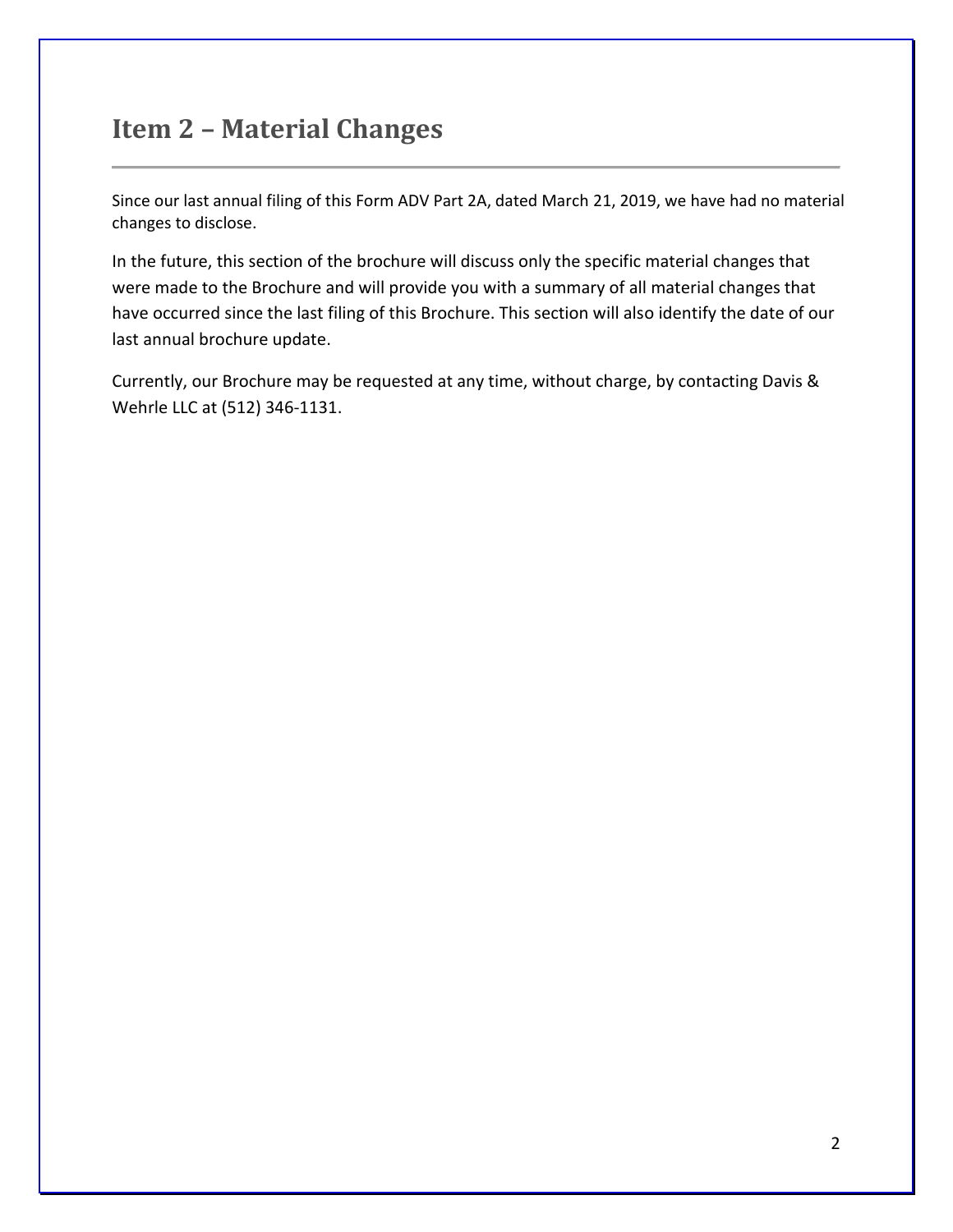# <span id="page-2-0"></span>**Item 3 - Table of Contents**

| Code of Ethics, Participation or Interest in Client Accounts and Personal Trading 15 |
|--------------------------------------------------------------------------------------|
|                                                                                      |
|                                                                                      |
|                                                                                      |
|                                                                                      |
|                                                                                      |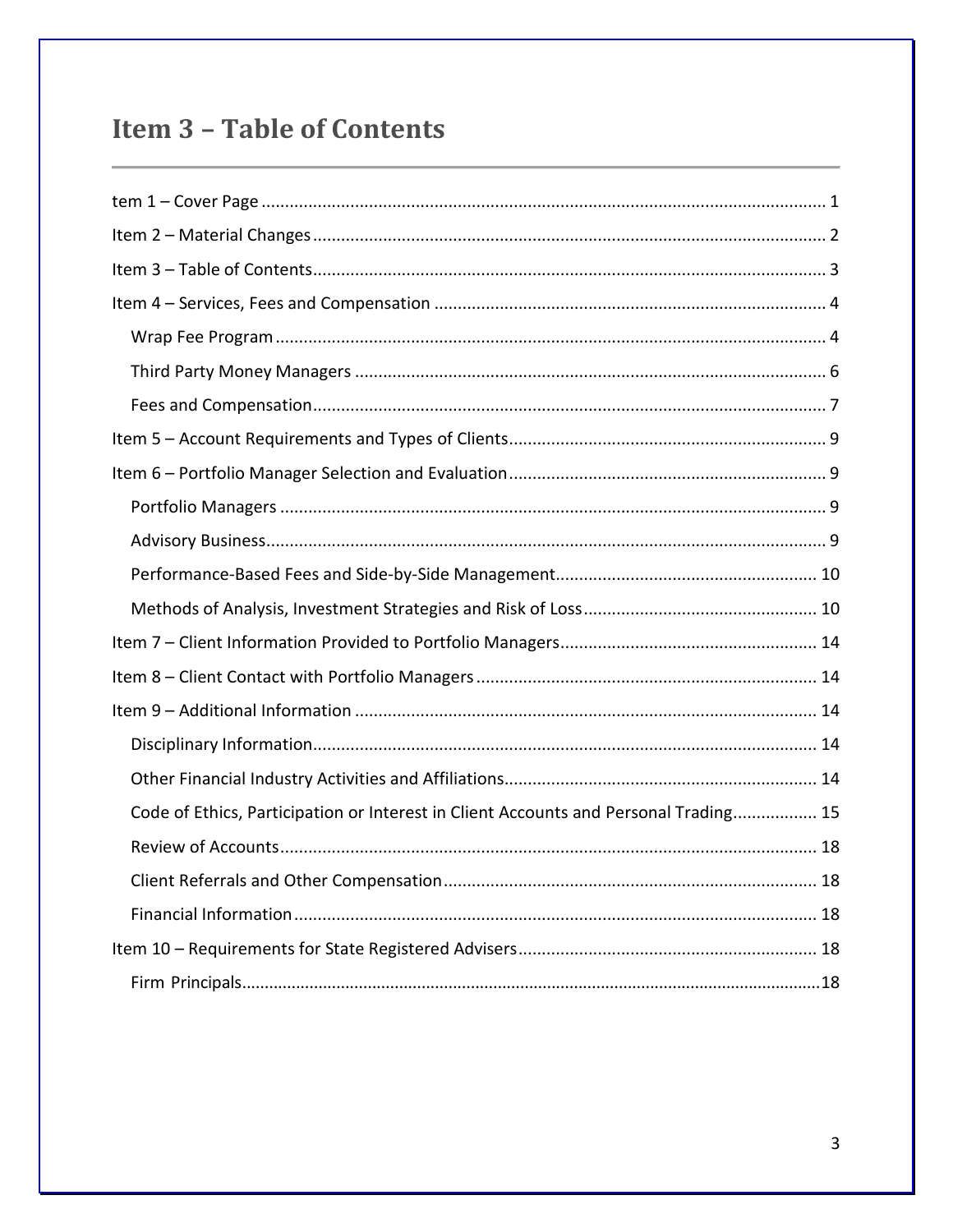# <span id="page-3-0"></span>**Item 4 – Services, Fees and Compensation**

Davis & Wehrle LLC ("D & W") is a Registered Investment Adviser ("Adviser") which offers this wrap fee program for its advisory clients. We are registered with and regulated by the Mississippi Secretary of State's Office, Securities Division.

We provide investment advice through Investment Adviser Representatives ("IAR") associated with us. These individuals are appropriately licensed, qualified, and authorized to provide advisory services on our behalf.

### <span id="page-3-1"></span>**Wrap Fee Program**

We provide asset management services to individuals and businesses. Our focus is on helping you develop and execute plans that are designed to build and preserve your wealth. We currently provide our asset management services in investment programs that bundle or "wrap" services (investment advice, trade execution, custody, etc.) together and charge a single fee based on the value of assets under management.

This is a program that allows us to create an investment model portfolio and manage it within your investment guidelines and financial parameters. This program enables you to pursue your investment objectives with us as manager all in one consolidated portfolio. We will serve as the investment adviser to manage only one asset class (e.g., large capitalization common stock portfolio or duration-limited fixed income portfolio) or one investment style from its investment product offering. In such an investment advisory relationship, the portfolio's investment strategy is more limited by the specific product or investment style being sought by the client. The investments in the portfolio account may include mutual funds, stocks, bonds, ETFs, closed end funds, etc.

We will meet with you to discuss your financial circumstances, investment goals and objectives, and to determine your risk tolerance. We will ask you to provide statements summarizing current investments, income and other earnings, recent tax returns, retirement plan information, other assets and liabilities, wills and trusts, insurance policies, and other pertinent information.

Based on the information you share with us, we will analyze your situation and recommend an appropriate Wrap Fee Program. You will be provided with a targeted strategic allocation of assets by class. We currently offer the following Wrap Fee Programs: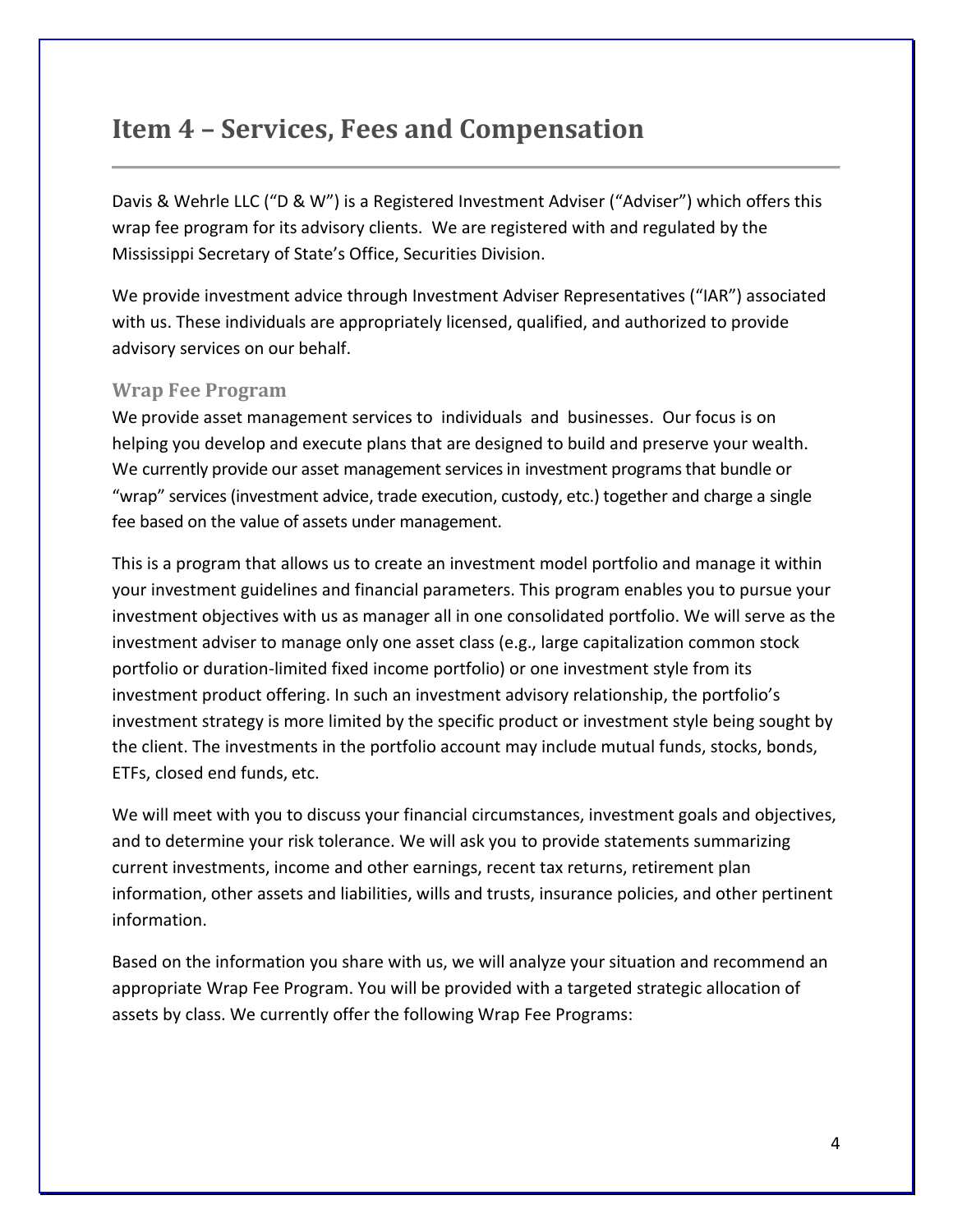As part of our asset management services provided with our Wrap Fee Programs, we will:

- Conduct an initial interview with the Client (either in person, by telephone conference, and/or via a questionnaire) to determine the Client's financial circumstances, goals, acceptable levels of risk and other relevant circumstances.
- Manage the Client's Account on the basis of the Client's financial circumstances, investment objectives, risk tolerance and time horizon.
- Build a risk management profile for the Client.
- Advise on asset selection.
- Monitor the Client's circumstances through Account reviews. These reviews will be conducted in person, by telephone conference, and/or via a written inquiry/questionnaire.
- Assist the Client in setting and monitoring goals and objectives.
- Be reasonably available to consult with the Client relative to the status of the Client's Account.

You must notify us promptly when your financial situation, goals, objectives, personal circumstances, or needs change.

You shall have the ability to impose reasonable restrictions on the management of your account, including the ability to instruct us not to purchase certain mutual funds, stocks or other securities. These restrictions may be a specific company security, industry sector, asset class, or any other restriction you request.

Certain assumptions may be made with respect to interest and inflation rates and the use of past trends and performance of the market and economy. Past performance is not indicative of future results.

We manage assets on a discretionary basis, which means you have given us the authority to determine the following without your consent:

- **B** Securities to be bought or sold for your account
- Amount of securities to be bought or sold for your account
- Broker-dealer to be used for a purchase or sale of securities for youraccount
- Commission rates to be paid to a broker or dealer for your securitiestransaction.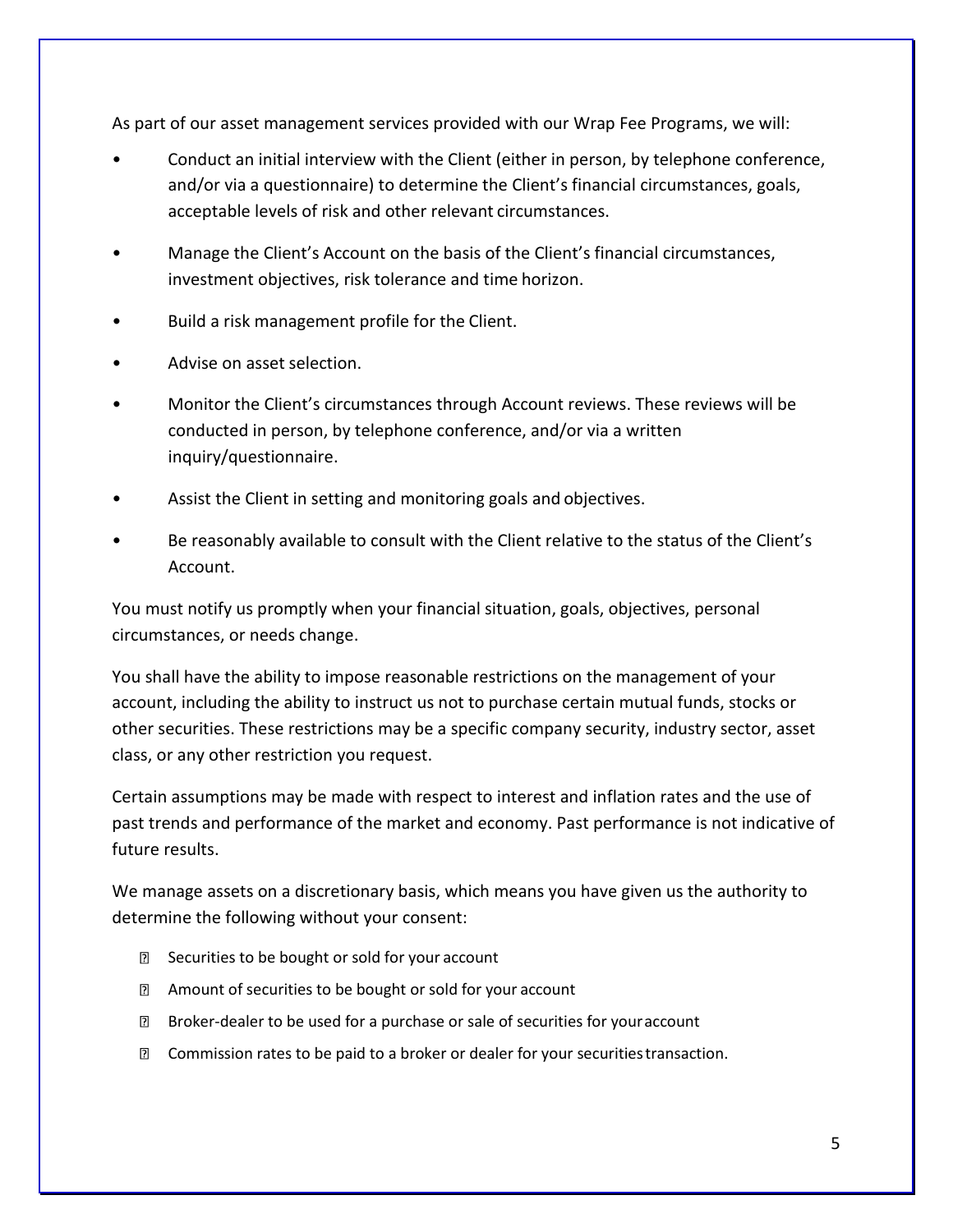Trading may be required to meet initial allocation targets, after substantial cash deposits that require investment allocation, and/or after a request for a withdrawal that requires liquidation of a position. Additionally, your account may be rebalanced or reallocated periodically in order to reestablish the targeted percentages of your initial asset allocation. This rebalancing or reallocation will occur on the schedule we have determined together. You will be responsible for any and all tax consequences resulting from any rebalancing or reallocation of the account. We are not tax professionals and do not give tax advice. However, we will work with your tax professional to assist you with tax planning. You will have the opportunity to meet with us periodically to review the assets in your account.

We will help you open a custodial account(s). The funds in your account will generally be held in a separate account, in your name, at an independent custodian, and not with us. We recommend Charles Schwab & Co., Inc. ("Charles Schwab" or "Schwab") or TD Ameritrade Inc. ("TD Ameritrade") as the independent custodian for all accounts that we manage. TD Ameritrade Institutional is a division of TD Ameritrade Inc., member FINRA/SIPC, an unaffiliated SEC-registered broker-dealer and FINRA member.

You will also receive our Advisory Agreement which describes what services you will receive and what fees you will be charged. We are available during normal business hours either by telephone, fax, email, or in person by appointment to answer your questions.

### <span id="page-5-0"></span>**Third Party Money Managers**

We may determine that opening an account with a professional third party money manager is in your best interests. We have contracts with several third party money managers.

These programs allow you to obtain portfolio management services that typically require higher minimum account sizes outside of the program. The money managers selected under these programs will have discretion to determine the securities they buy and sell within the account, subject to reasonable restrictions imposed by you. Due to the nature of these programs, each of the independent money managers is obligated to provide you with a separate disclosure document. You should carefully review this document for important and specific program details, including pricing.

Under these programs, we may:

- **2** Assist in the identification of investment objectives
- **Recommend specific investment style and asset allocation strategies**
- Assist in the selection of appropriate money managers and review performance andprogress
- **Recommend reallocation among managers or styles within the program**
- **Recommend the hiring and firing of money managers utilized by you.**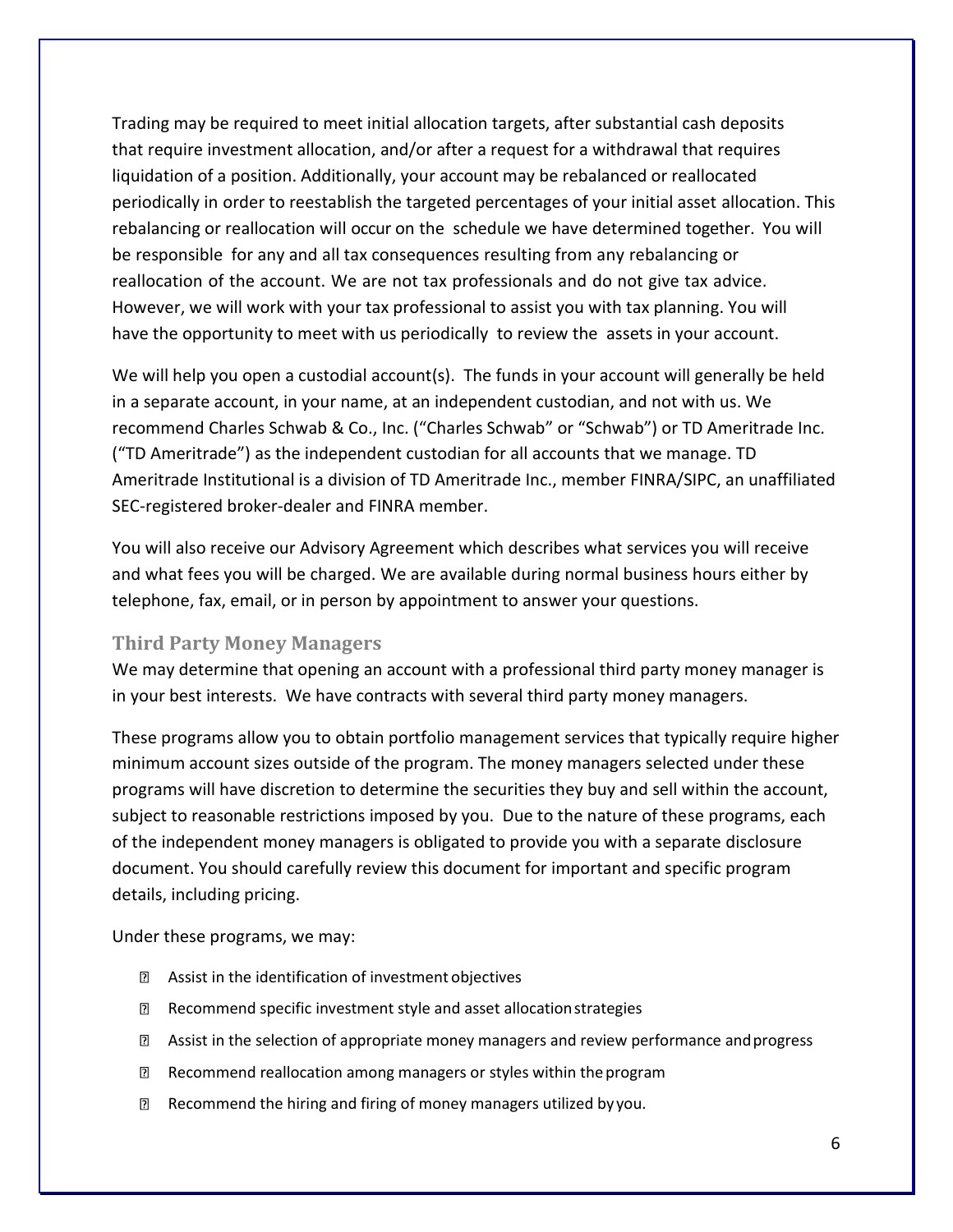You should read the ADV Part 2 disclosure document of the money manager you select for complete details on the charges and fees you will incur.

### <span id="page-6-0"></span>**Fees and Compensation**

We have no minimum account opening balance requirement. Our wrap fee program allows you to pay a specified fee for portfolio management services and the execution of transactions. The fee is not based directly upon transactions in your account. The fee is bundled with our costs for executing transactions in your account(s). The fee charged is based upon the amount of money you invest. Multiple accounts of immediately-related family members, at the same mailing address, may be considered one consolidated account for billing purposes.

Fees are charged monthly or quarterly in advance. Your advisory agreement will detail the frequency with which our fee will be assessed. If client and Firm agree to charge our fees monthly, payment is due and will be assessed on the first business day of each month, based on the average daily balance of the prior month. If client and Firm agree to charge our fees quarterly, payment is due and will be assessed on the first business day of the new quarter, based on the average daily balance of the prior quarter. With respect to investment supervisory services, Firm's fee shall be asfollows:

| <b>Account Value</b>      | <b>Annual Advisory Fee</b> |
|---------------------------|----------------------------|
| $$0 - $50,000$            | 2.25%                      |
| \$50,001 - \$100,000      | 2.00%                      |
| \$100,001 - \$250,000     | 1.75%                      |
| \$250,001 - \$500,000     | 1.50%                      |
| \$500,001 - \$1,000,000   | 1.25%                      |
| \$1,000,001 - \$5,000,000 | 1.15%                      |
| \$5,000,001 and Above     | 1.00%                      |

The fees shown above are annual fees and may be negotiable based upon certain circumstances. No increase in the annual fee shall be effective without prior written notification to you. We believe our advisory fee is reasonable considering the fees charged by other investment advisers offering similar services/programs. The Advisory Agreement will continue in effect until terminated by either party with a thirty-day written notice to the other party, in person or by mail to the address of record. Upon termination of any account, any prepaid fees that are in excess of the services performed will be promptly refunded to you.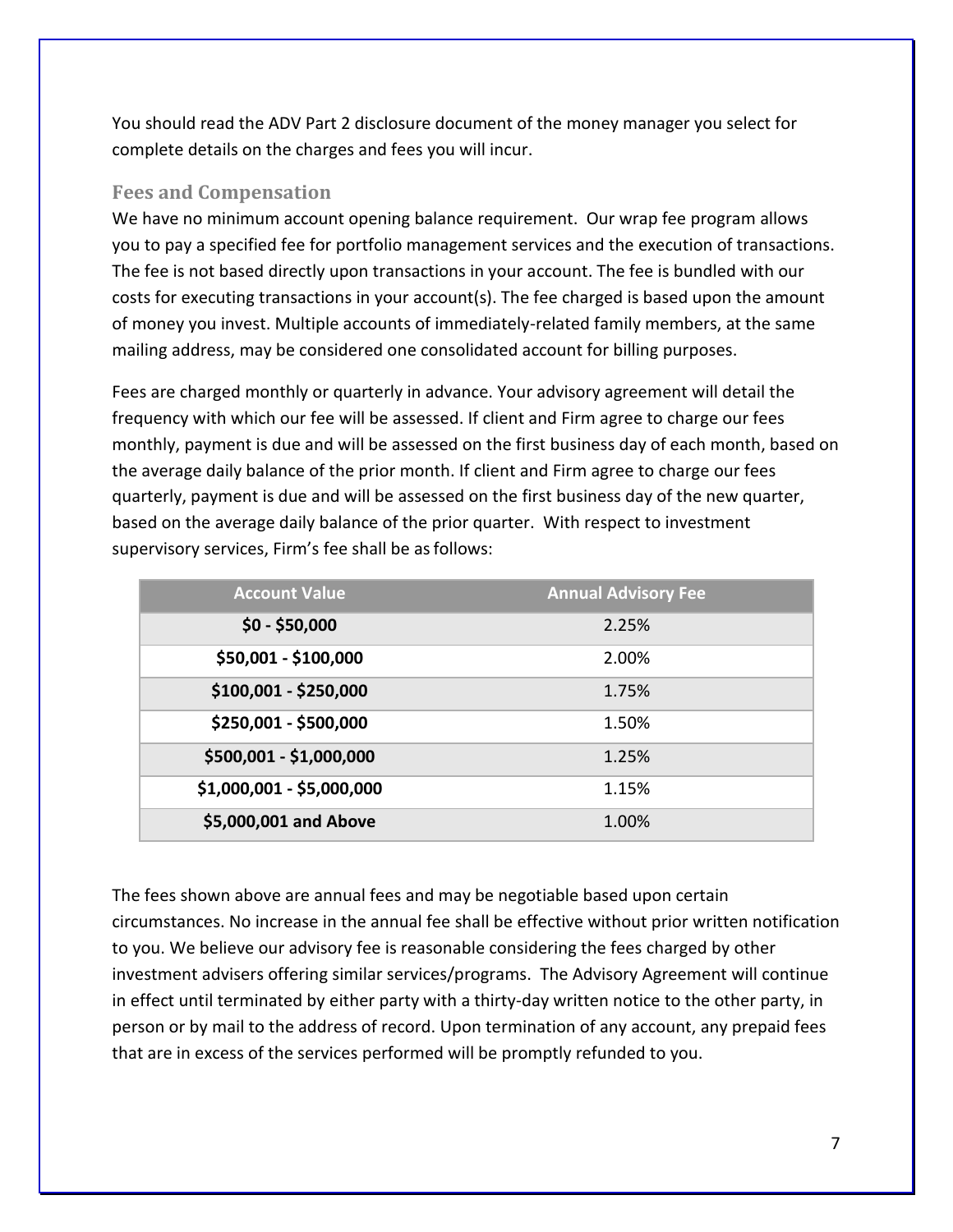You will authorize the custodian to directly debit fees from your account held at the custodian and to pay us. You will be provided with a quarterly statement reflecting deduction of the advisory fees. Depending upon the complexity of the client's circumstances, we may offer financial planning and/or consulting services for no additional fee, solely within our discretion.

By participating in a wrap fee program, Clients may end up paying more or less than they would through a non-wrap fee program. The relative cost of the program includes trade execution costs that would typically be passed directly through to the Client by the executing broker. Clients could invest in debt and equities directly, without the Adviser's services. In that case, Clients would not receive the services provided by the Adviser which are designed, among other things, to assist in determining which funds are appropriate for the portfolio and the Client's Account.

In our wrap fee program, we include all trade charges for your account; however, our fees do not include other related costs and expenses. You may incur certain charges imposed by custodians, and other third parties. These include custodial fees, odd-lot differentials, transfer taxes, wire transfer and electronic fund fees, and other fees and taxes on brokerage accounts and securities transactions. Mutual funds, money market funds and exchange-traded funds (ETFs) also charge internal management fees, which are disclosed in the fund's prospectus. These fees may include, but are not limited to, a management fee, upfront sales charges, and other fund expenses. Load and no load mutual funds may pay annual distribution charges, sometimes referred to as "12(b)(1) fees". These 12(b)(1) fees come from fund assets, and thus indirectly from clients' assets. We do not receive any compensation from these fees. We do not receive any compensation from these fees. All of these fees are in addition to the management fee you pay us. You should review all fees charged to fully understand the total amount of fees you will pay. Services similar to those offered by us may be available elsewhere for more or less than the amounts we charge.

Since the Adviser does not charge Clients fees based on trading activity, the Adviser may have an incentive to limit trading activities in Client account(s) because the Adviser is charged for executing trades. In addition, the amount of compensation received by the Adviser may be more than what the Adviser would receive if the Client paid separately ("unbundled") for investment advice, brokerage, and other services. Therefore, the Adviser a may have a financial incentive to recommend the wrap fee program over other programs or services. The Adviser monitors all Client accounts to ensure that the Adviser's fiduciary duty is met for all Clients. Any breaches of the Adviser's fiduciary duty are noted and appropriate repercussions are initiated to deter such behavior.

If the Wrap Fee Brochure is not delivered to the Client at least 48 hours prior to entering into the management agreement, the Client may terminate the agreement for services within five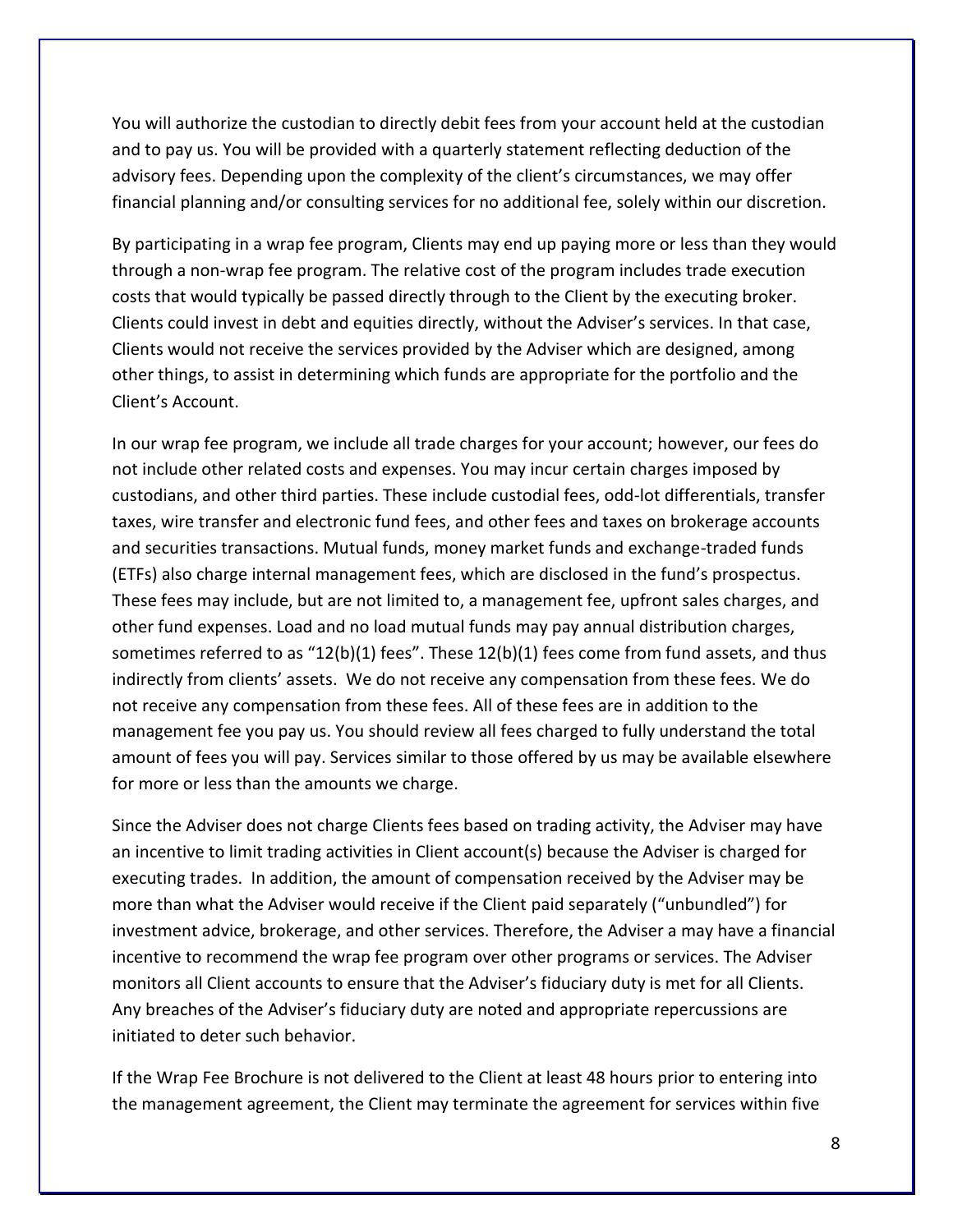business days of execution without penalty. After the five-day period, either party, upon 30 days written notice to the other, may terminate the management agreement. The management fee will be pro-rated for the month in which the cancellation notice was given and any unearned fees will be returned to the client via check.

# <span id="page-8-0"></span>**Item 5 – Account Requirements and Types of Clients**

There are no minimum account size requirements.

The Adviser provides portfolio management services to individuals, pension plans, profit sharing plans, trusts, estates, charitable organizations, corporations and other business entities.

# <span id="page-8-1"></span>**Item 6 – Portfolio Manager Selection and Evaluation**

### <span id="page-8-2"></span>**Portfolio Managers**

Our IARs will serve as the portfolio managers for all Client accounts for the wrap fee program. We do not utilize outside portfolio managers. All client accounts are managed in-house by IARs of D&W.

Our IARs will review performance information provided through the Custodian.

### <span id="page-8-3"></span>**Advisory Business**

With respect to the wrap program, the Client has the ability to impose reasonable restrictions on the management of your account, including the ability to instruct us not to purchase certain mutual funds, stocks or other securities. These restrictions may be a specific company security, industry sector, asset class, or any other restriction requested.

If such investment restrictions are implemented, the Client will experience a different investment return than what will be realized by the particular model itself. Such performance may be better or worse than the particular model. For these reasons, if a Client wishes to make a request concerning restrictions based on specific securities, it may be more appropriate for the Client to participate in other portfolio management programs. It should be noted, any standardized reports of model performance will not reflect the performance of the particular model with restrictions applied. However, performance reports of the Client's account will accurately reflect the Client's actual account performance with restrictions.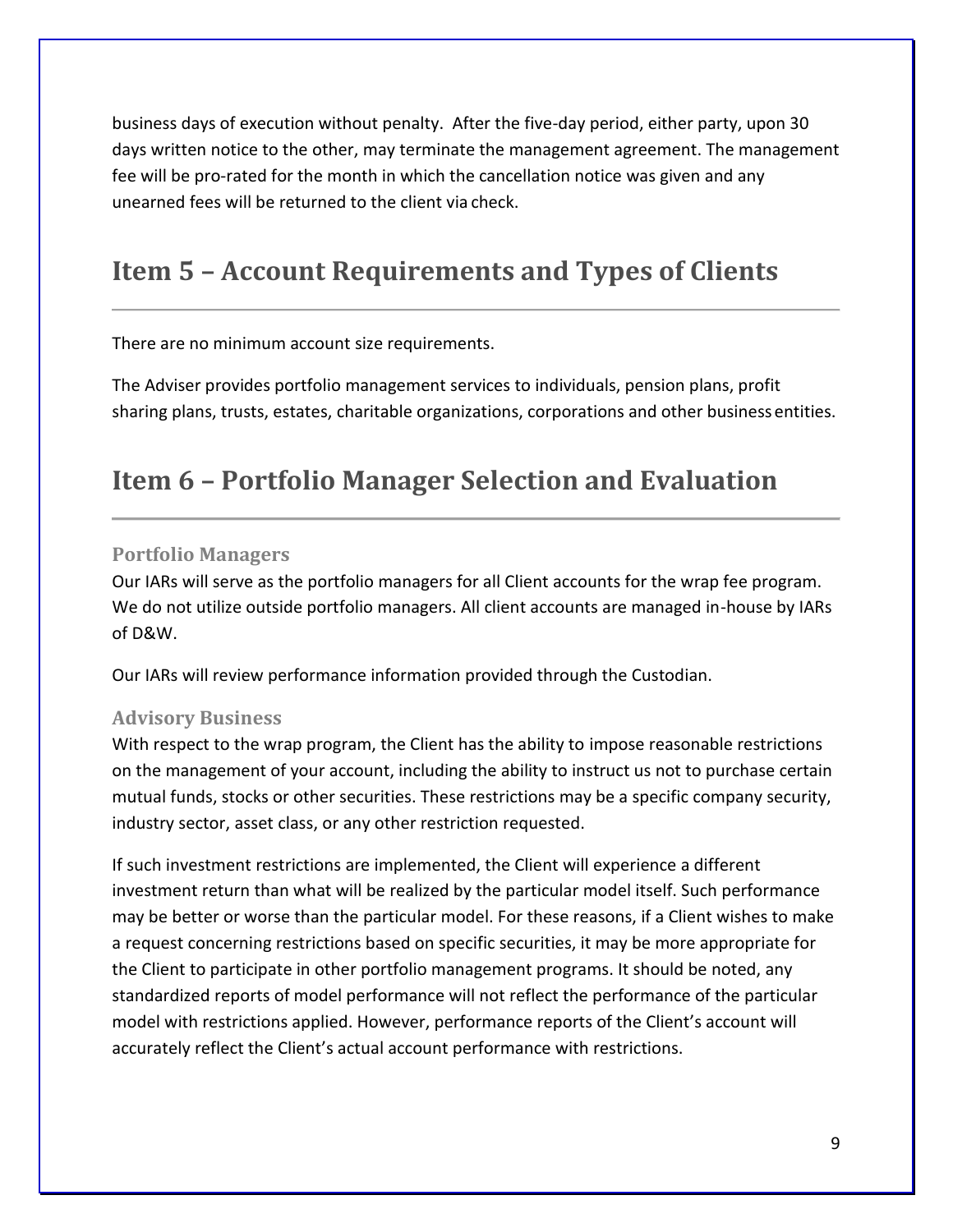### <span id="page-9-0"></span>**Performance-Based Fees and Side-by-Side Management**

The Adviser does not charge any performance-based fees. These are fees based on a share of capital gains on or capital appreciation of the assets of a Client. The Adviser does not perform side-by-side management.

### <span id="page-9-1"></span>**Methods of Analysis, Investment Strategies and Risk of Loss**

#### **Methods of Analysis**

Our primary methods of investment analysis are fundamental and technical analysis.

Fundamental analysis involves analyzing individual companies and their industry groups, such as a company's financial statements, details regarding the company's product line, the experience, and expertise of the company's management, and the outlook for the company's industry. The resulting data is used to measure the true value of the company's stock compared to the current market value. The risk of fundamental analysis is that information obtained may be incorrect and the analysis may not provide an accurate estimate of earnings, which may be the basis for a stock's value. If securities prices adjust rapidly to new information, utilizing fundamental analysis may not result in favorable performance.

Technical analysis involves using chart patterns, momentum, volume, and relative strength in an effort to pick sectors that may outperform market indices. However, there is no assurance of accurate forecasts or that trends will develop in the markets we follow. In the past, there have been periods without discernible trends and similar periods will presumably occur in the future. Even where major trends develop, outside factors like government intervention could potentially shorten them.

Furthermore, one limitation of technical analysis is that it requires price movement data, which can translate into price trends sufficient to dictate a market entry or exit decision. In a trendless or erratic market, a technical method may fail to identify trends requiring action. In addition, technical methods may overreact to minor price movements, establishing positions contrary to overall price trends, which may result in losses. Finally, a technical trading method may under perform other trading methods when fundamental factors dominate price moves within a given market.

### **Investment Strategies**

In order to perform this analysis, we use many resources, such as:

- **2** Morningstar
- **E** Financial newspapers and magazines (e.g. Wall Street Journal, Forbes, etc.)
- **Z** Annual reports, prospectuses, filings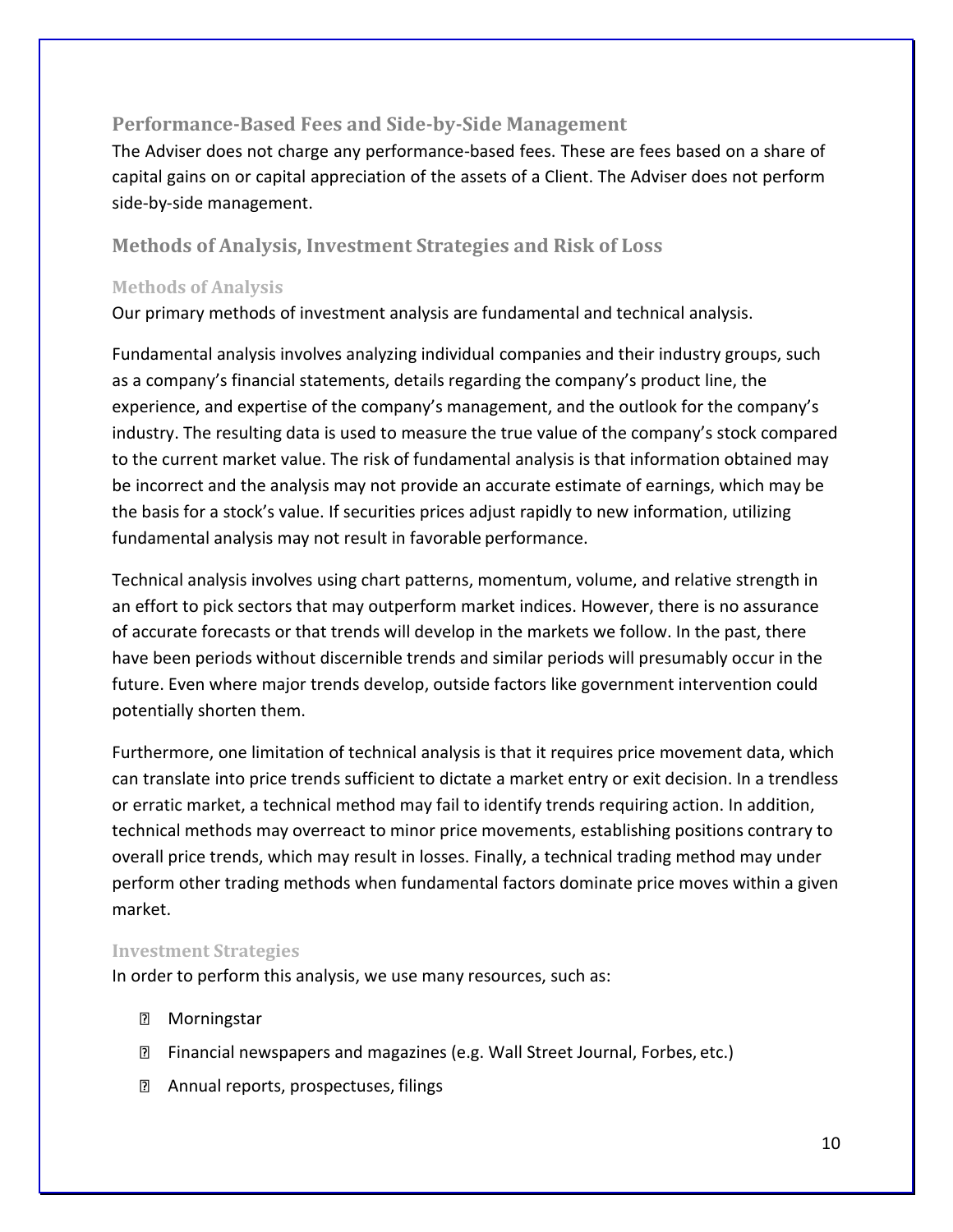**E** Company press releases and websites

The investment strategies we use to implement any investment advice given to you include, but are not limited to:

- **D** Long term purchases -securities held at least a year
- **EXECUTE:** Short term purchases securities sold within a year
- **Trading -securities sold within 30 days**

### **Material Risks Involved**

We cannot guarantee our analysis methods will yield a return. In fact, a loss of principal is always a risk. Investing in securities involves a risk of loss that you should be prepared to bear. Client understands that investment decisions made for your account by us are subject to various market, currency, economic, political and business risks. The investment decisions we make for you will not always be profitable nor can we guarantee any level of performance.

Material risks associated with our investment strategies are listed below.

**Market Risk:** Market risk involves the possibility that an investment's current market value will fall because of a general market decline, reducing the value of the investment regardless of the operational success of the issuer's operations or its financial condition.

**Strategy Risk:** The Adviser's investment strategies and/or investment techniques may not work as intended.

**Small and Medium Cap Company Risk:** Securities of companies with small and medium market capitalizations are often more volatile and less liquid than investments in larger companies. Small and medium cap companies may face a greater risk of business failure, which could increase the volatility of the client's portfolio.

**Turnover Risk:** At times, the strategy may have a portfolio turnover rate that is higher than other strategies. A high portfolio turnover would result in correspondingly greater brokerage commission expenses and may result in the distribution of additional capital gains for tax purposes. These factors may negatively affect the account's performance.

**Limited markets:** Certain securities may be less liquid (harder to sell or buy) and their prices may at times be more volatile than at other times. Under certain market conditions we may be unable to sell or liquidate investments at prices we consider reasonable or favorable, or find buyers at any price.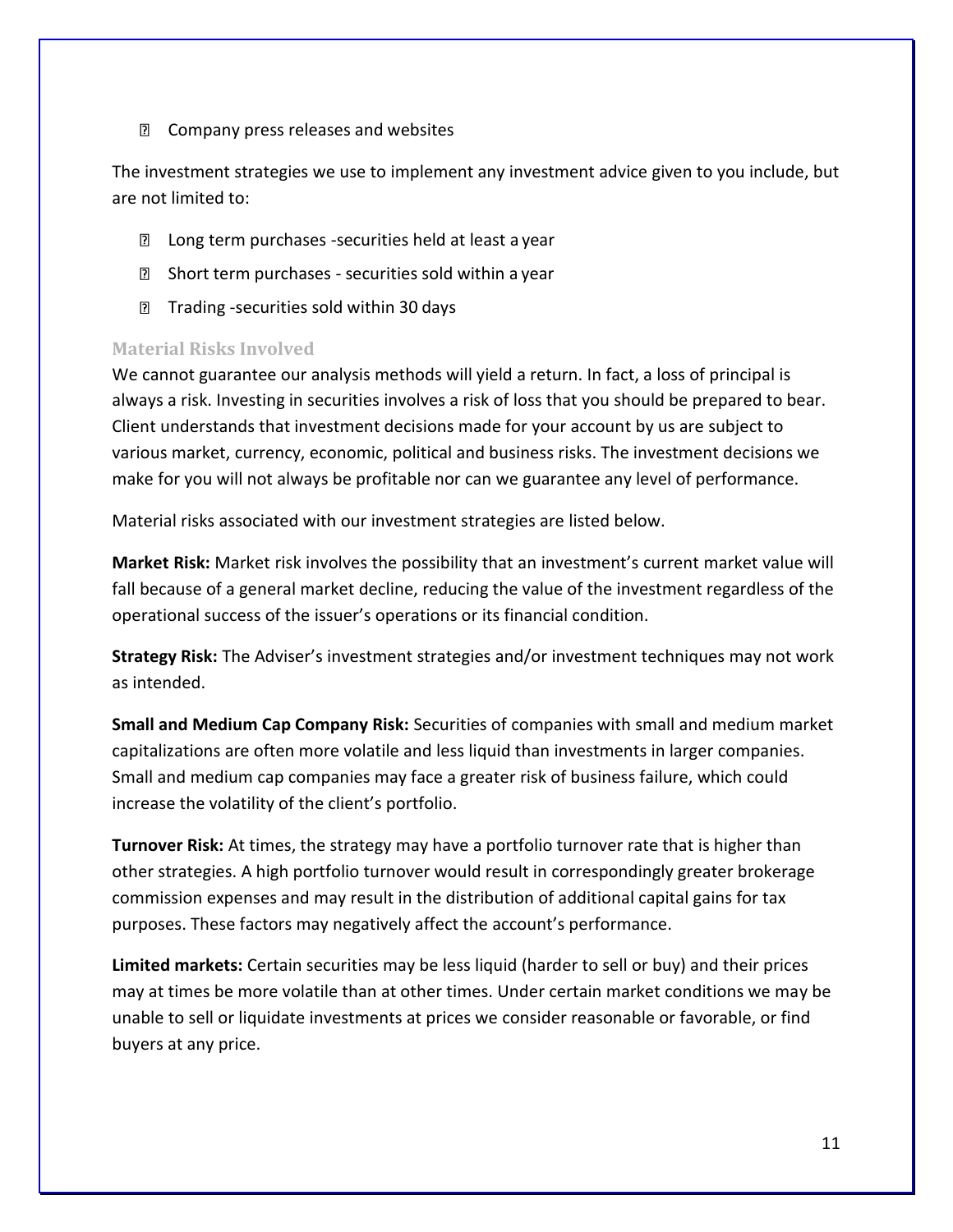**Concentration Risk:** Certain investment strategies focus on particular asset-classes, industries, sectors or types of investment. From time-to-time these strategies may be subject to greater risks of adverse developments in such areas of focus than a strategy that is more broadly diversified across a wider variety of investments.

**Interest Rate Risk:** Bond (fixed income) prices generally fall when interest rates rise, and the value may fall below par value or the principal investment. The opposite is also generally true: bond prices generally rise when interest rates fall. In general, fixed income securities with longer maturities are more sensitive to these price changes. Most other investments are also sensitive to the level and direction of interest rates.

**Legal or Legislative Risk:** Legislative changes or Court rulings may impact the value of investments, or the securities' claim on the issuer's assets and finances.

Inflation: Inflation may erode the buying-power of your investment portfolio, even if the dollar value of your investments remains the same.

### **Risks Associated with Securities**

Apart from the general risks outlined above which apply to all types of investments, specific securities may have other risks.

**Commercial Paper** is, in most cases, an unsecured promissory note that is issued with a maturity of 270 days or less. Being unsecured the risk to the investor is that the issuer may default.

**Common stocks** may go up and down in price quite dramatically, and in the event of an issuer's bankruptcy or restructuring could lose all value. A slower-growth or recessionary economic environment could have an adverse effect on the price of all stocks.

**Corporate Bonds** are debt securities to borrow money. Generally, issuers pay investors periodic interest and repay the amount borrowed either periodically during the life of the security and/or at maturity. Alternatively, investors can purchase other debt securities, such as zero coupon bonds, which do not pay current interest, but rather are priced at a discount from their face values and their values accrete over time to face value at maturity. The market prices of debt securities fluctuate depending on such factors as interest rates, credit quality, and maturity. In general, market prices of debt securities decline when interest rates rise and increase when interest rates fall. The longer the time to a bond's maturity, the greater its interest rate risk.

**Bank Obligations** including bonds and certificates of deposit may be vulnerable to setbacks or panics in the banking industry. Banks and other financial institutions are greatly affected by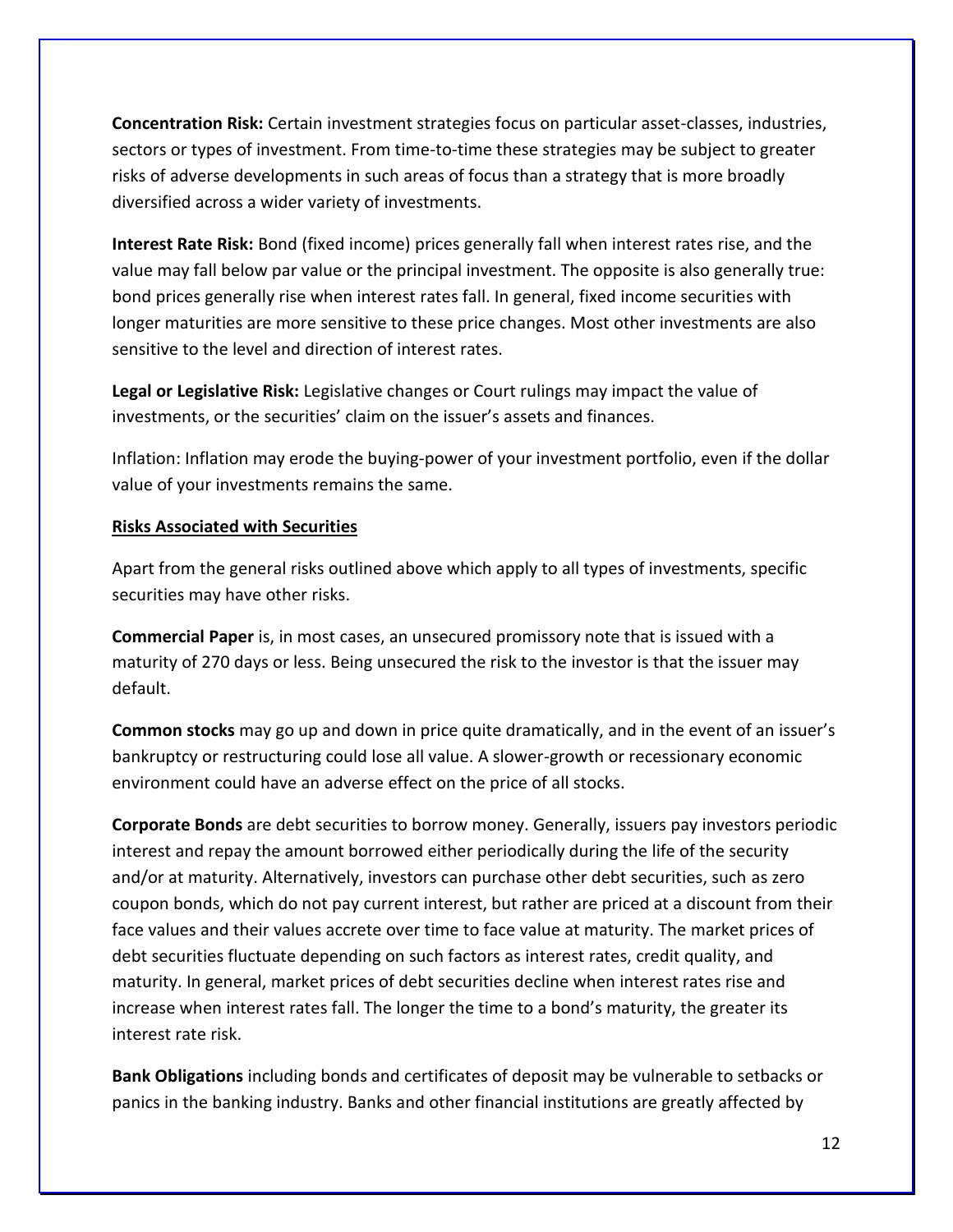interest rates and may be adversely affected by downturns in the U.S. and foreign economies or changes in banking regulations.

**Municipal Bonds** are debt obligations generally issued to obtain funds for various public purposes, including the construction of public facilities. Municipal bonds pay a lower rate of return than most other types of bonds. However, because of a municipal bond's tax-favored status, investors should compare the relative after-tax return to the after-tax return of other bonds, depending on the investor's tax bracket. Investing in municipal bonds carries the same general risks as investing in bonds. Those risks include interest rate risk, reinvestment risk, inflation risk, market risk, call or redemption risk, credit risk, and liquidity and valuation risk.

**Options** and other derivatives carry many unique risks, including time-sensitivity, and can result in the complete loss of principal. While covered call writing does provide a partial hedge to the stock against which the call is written, the hedge is limited to the amount of cash flow received when writing the option. When selling covered calls, there is a risk the underlying position may be called away at a price lower than the current market price.

**Exchange Traded Funds** prices may vary significantly from the Net Asset Value due to market conditions. Certain Exchange Traded Funds may not track underlying benchmarks as expected.

**Investment Companies Risk.** When a client invests in open end mutual funds or ETFs, the client indirectly bears its proportionate share of any fees and expenses payable directly by those funds. Therefore, the client will incur higher expenses, many of which may be duplicative. In addition, the client's overall portfolio may be affected by losses of an underlying fund and the level of risk arising from the investment practices of an underlying fund (such as the use of derivatives). ETFs are also subject to the following risks: (i) an ETF's shares may trade at a market price that is above or below their net asset value; (ii) the ETF may employ an investment strategy that utilizes high leverage ratios; or (iii) trading of an ETF's shares may be halted if the listing exchange's officials deem such action appropriate, the shares are de-listed from the exchange, or the activation of market-wide "circuit breakers" (which are tied to large decreases in stock prices) halts stock trading generally. The Adviser has no control over the risks taken by the underlying funds in which clients invest.

### **Voting Client Securities**

As a matter of firm policy and practice, we do not have any authority to and does not vote proxies on behalf of Clients. Clients retain the responsibility for receiving and voting proxies for any and all securities maintained in your portfolios. We are authorized to instruct the custodian to forward you copies of all proxies and shareholder communications relating to your account assets. Further, the Adviser will not be required to take any action or render any advice with respect to any securities held in the Account, which are named in or subject to class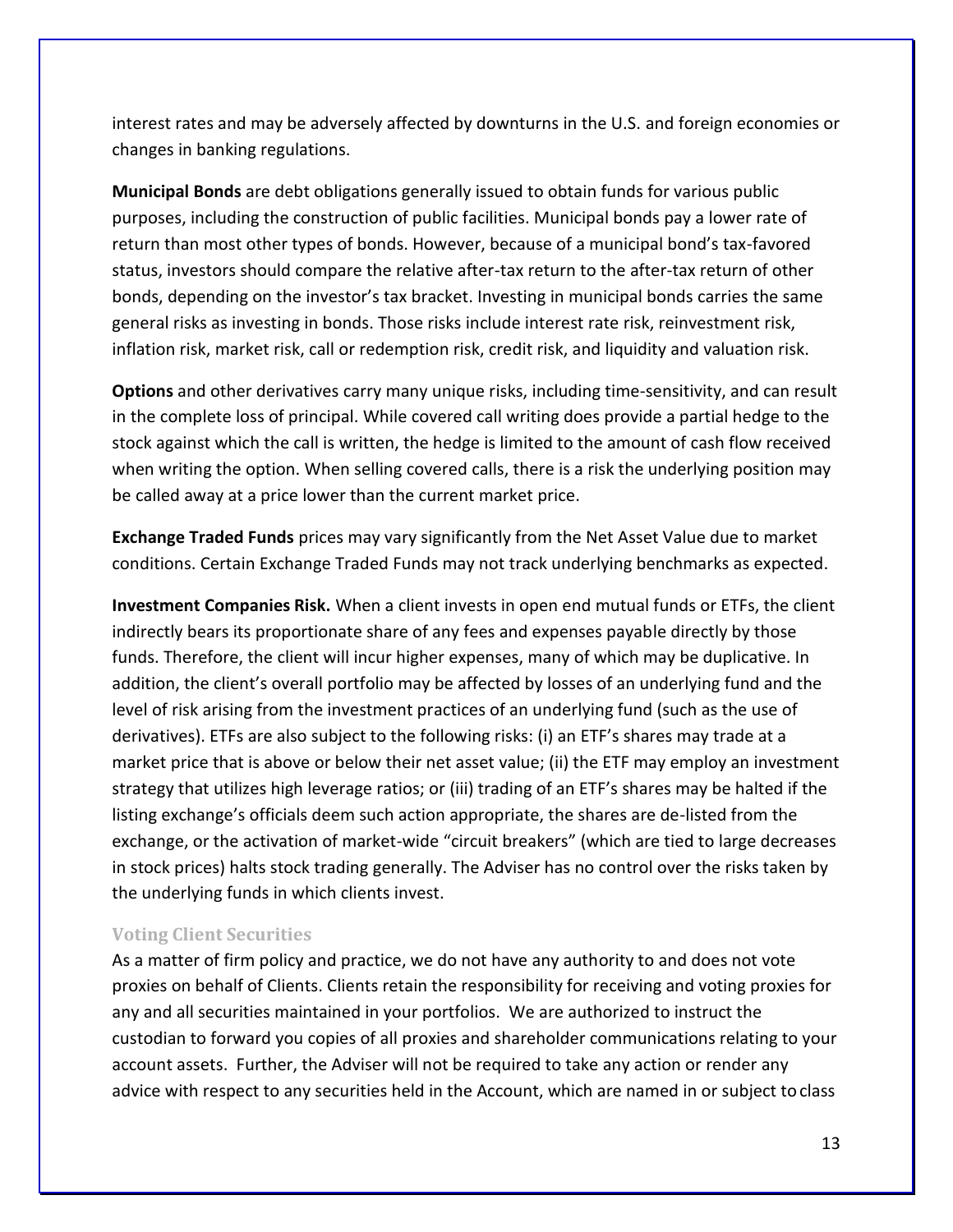action lawsuits. The Adviser will, however, forward to the Client any information the Firm receives regarding class action legal matters involving any security held in the Account and discuss such information if the Client so desires.

# <span id="page-13-0"></span>**Item 7 – Client Information Provided to Portfolio Managers**

The Adviser has access to all Client information obtained by the Adviser with respect to the particular Client accounts that they manage. The Adviser does not provide Client information to any other portfolio managers.

# <span id="page-13-1"></span>**Item 8 – Client Contact with Portfolio Managers**

The primary point of contact for Clients with respect to this wrap fee program will be our IARs. Clients are always free to directly contact our IARs with any questions or concerns they have about their portfolios or other matters.

# <span id="page-13-2"></span>**Item 9 – Additional Information**

### <span id="page-13-3"></span>**Disciplinary Information**

Registered Investment Advisers are required to disclose all material facts regarding any legal or disciplinary events that would be material to your evaluation of us or the integrity of our management. We do not have any information to disclose concerning D&W or any of our IARs. We adhere to high ethical standards for all IARs and associates. We strive to do what is in your best interests.

### <span id="page-13-4"></span>**Other Financial Industry Activities and Affiliations**

Neither D&W nor any of its management persons are registered as a broker-dealer or registered as a representative of a broker-dealer, nor does it have any pending application to register. In addition, neither D&W nor its management persons are affiliated with any brokerdealer.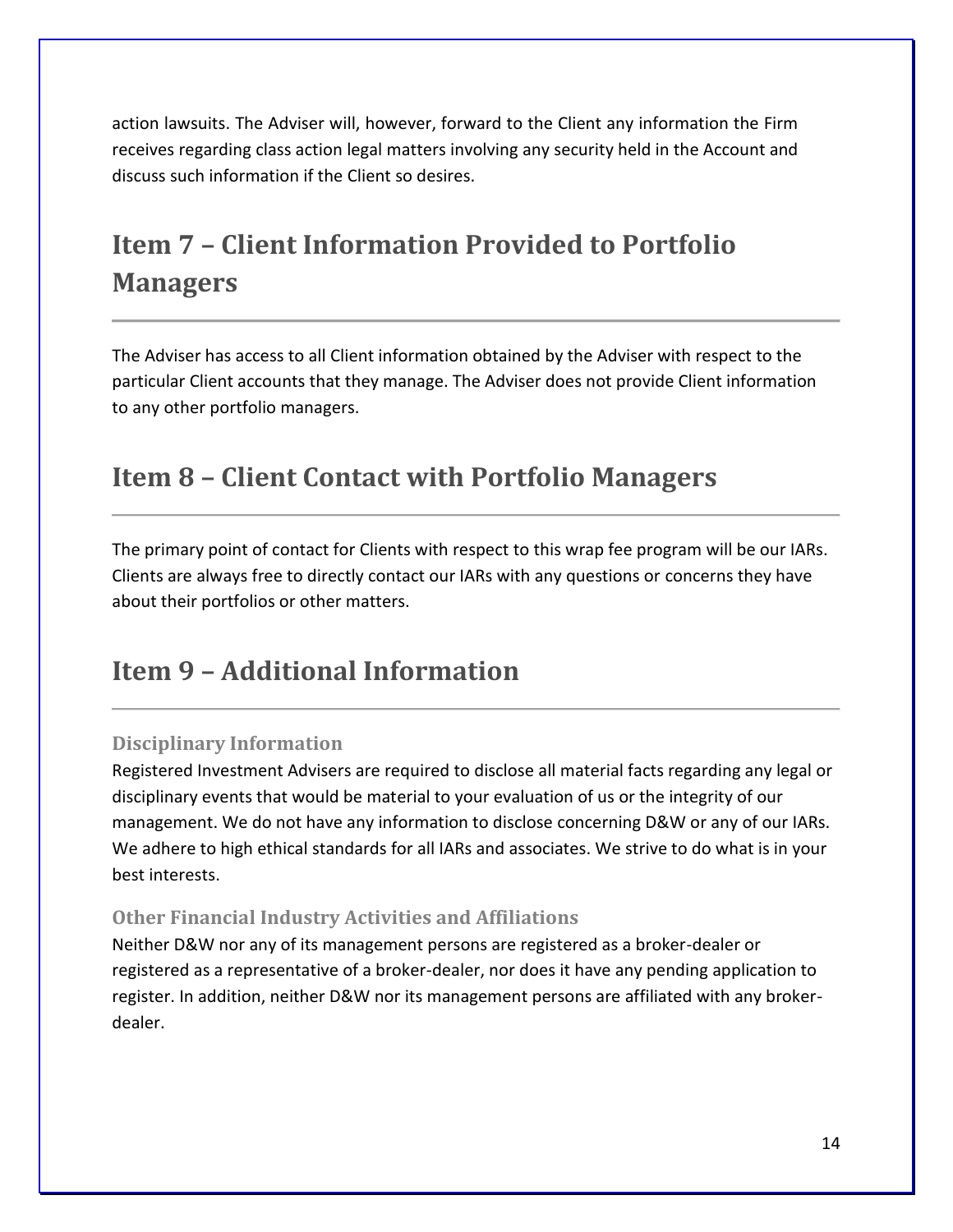### **Other Financial Industry Affiliations**

Managing Member Mark E. Wehrle, is a licensed insurance agent/broker with various companies. The sale of these products accounts for less than 10% of his time.

Mark E. Wehrle may recommend insurance products and may also, as independent insurance agents, sell those recommended insurance products to clients. When such recommendations or sales are made, a conflict of interest exists as insurance licensed IARs earn insurance commissions for the sale of those products, which may create an incentive to recommend such products. We require that all IARs disclose this conflict of interest when such recommendations are made. Also, we require IARs to disclose that clients may purchase recommended insurance products from other insurance agents not affiliated with us.

### <span id="page-14-0"></span>**Code of Ethics, Participation or Interest in Client Accounts and Personal Trading**

### **General Information**

We have adopted a Code of Ethics for all supervised persons of the firm describing its high standards of business conduct, and fiduciary duty to you, our client. The Code of Ethics includes provisions relating to the confidentiality of client information, a prohibition on insider trading, a prohibition of rumor mongering, restrictions on the acceptance of significant gifts, the reporting of certain gifts and business entertainment items, and personal securities trading procedures. All of our supervised persons must acknowledge the terms of the Code of Ethics annually, or as amended.

### **Participation or Interest in Client Accounts**

We may recommend securities to you that we have purchased for our own accounts. We may trade securities in our account that we have recommended to you as long as we place our orders after your orders. This policy is meant to prevent us from benefiting as a result of transactions placed on behalf of advisory accounts.

The following acts are prohibited:

- **Employing any device, scheme or artifice to defraud**
- **Making any untrue statement of a material fact**
- Omitting to state a material fact necessary in order to make a statement, in light of the circumstances under which it is made, not misleading
- **Engaging in any fraudulent or deceitful act, practice or course of business**
- **E** Engaging in any manipulative practices
- **Participating in client accounts**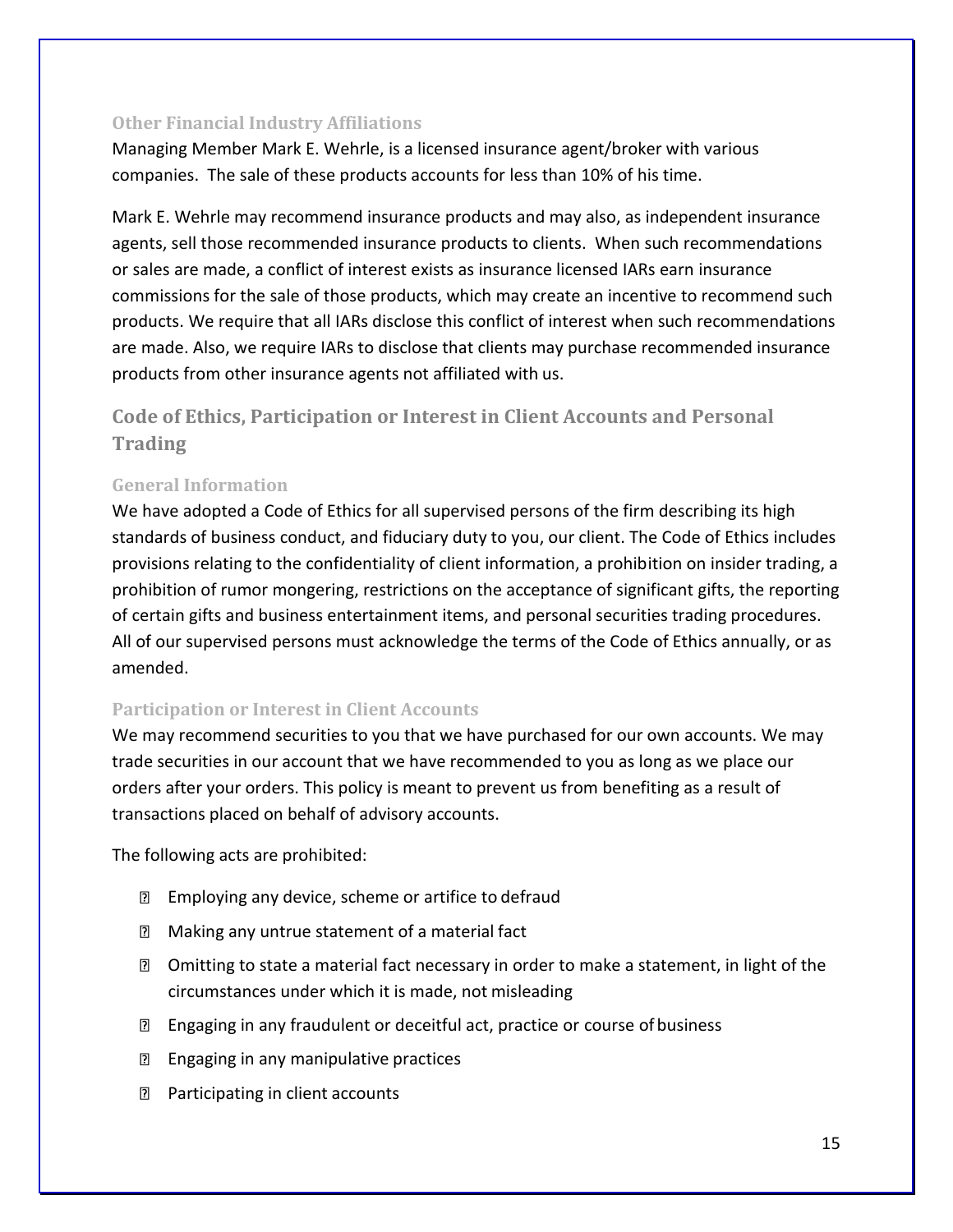Clients and prospective clients may request a copy of the firm's Code of Ethics by contacting the Chief Compliance Officer.

### **Personal Trading**

We may recommend securities to you that we will purchase for our own accounts. We may trade securities in our account that we have recommended to you as long as we place our orders after your orders. This policy is meant to prevent us from benefiting as a result of transactions placed on behalf of advisory accounts.

Certain affiliated accounts may trade in the same securities with your accounts on an aggregated basis when consistent with our obligation of best execution. When trades are aggregated, all parties will share the costs in proportion to their investment. We will retain records of the trade Order (specifying each participating account) and its allocation. Completed Orders will be allocated as specified in the initial trade order. Partially filled Orders will be allocated on a pro rata basis. Any exceptions will be explained on the Order.

We have established the following restrictions in order to ensure our fiduciary responsibilities regarding insider trading are met:

No securities for our personal portfolio(s) shall be bought or sold where this decision is substantially derived, in whole or in part, from the role of IAR(s) of D&W, unless the information is also available to the investing public on reasonable inquiry. In no case, shall we put our own interests ahead of yours.

Davis & Wehrle LLC has a personal securities transaction policy in place to monitor the personal securities transactions and securities holdings of "Access Persons". The policy requires that an Access Person of the firm provide the Chief Compliance Officer or his/her designee with a written report of their current securities holdings within ten (10) days after becoming an Access Person. Additionally, each Access Person must provide the Chief Compliance Officer or his/her designee with a written report of the Access Person's current securities holdings at least once each twelve (12) month period thereafter on a date the Adviser selects; provided, however that at any time that the Adviser has only one Access Person, he or she shall not be required to submit any securities report described above.

### **Conflicts of Interest**

Davis & Wehrle LLC representatives may employ the same strategy for personal investment account as they do for clients. However, orders will not be placed in a way to benefit from the purchase or sale of a security.

We act in a fiduciary capacity. If a conflict of interest arises between us and you, we shall make every effort to resolve the conflict in your favor. Conflicts of interest may also arise in the allocation of investment opportunities among the accounts that we advise. We will seek to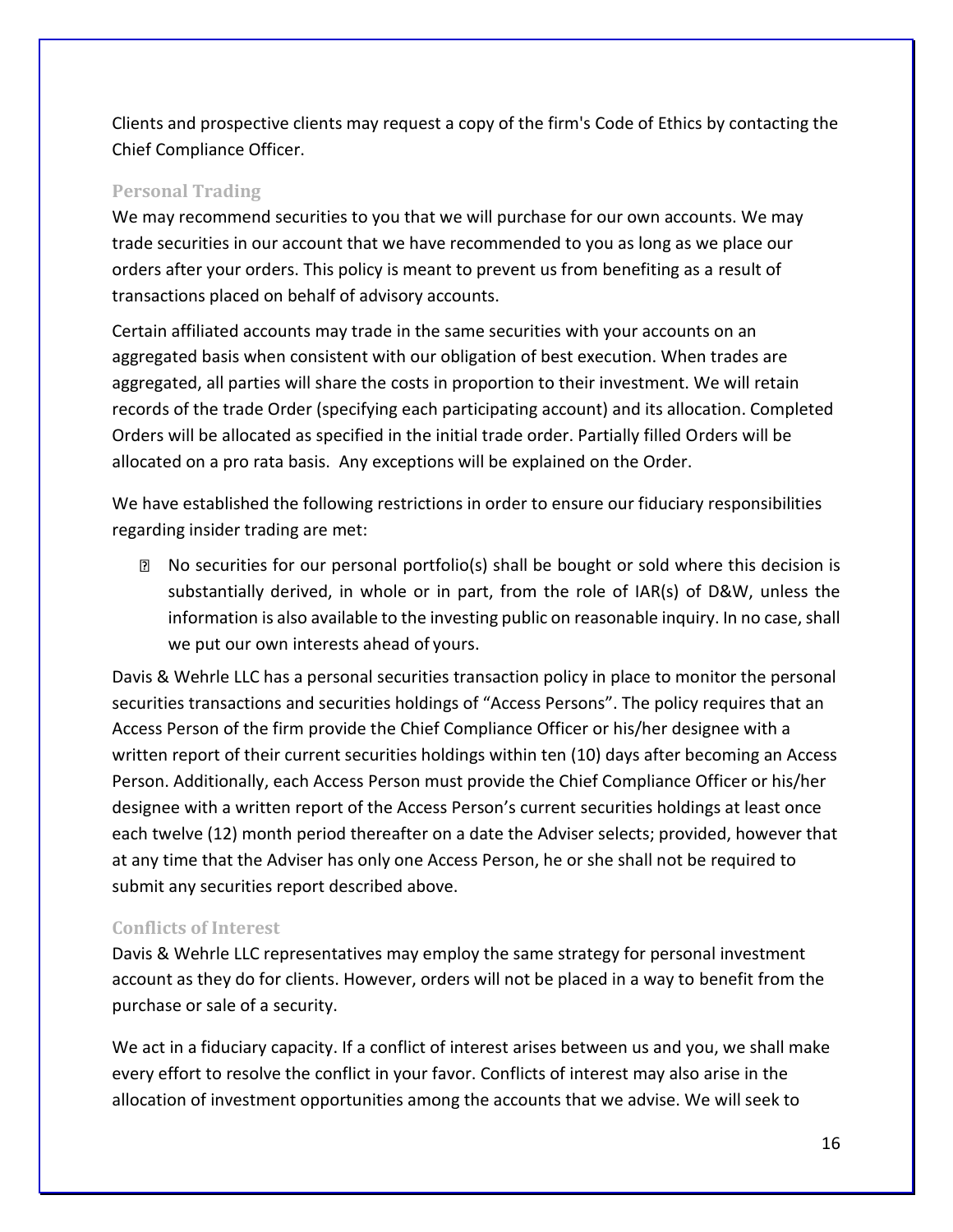allocate investment opportunities according to what we believe is appropriate for each account. We strive to do what is equitable and in the best interests of all the accounts we advise.

#### **Economic Benefits**

The final decision to custody assets with Schwab is at the discretion of the Adviser's clients. D&W is independently owned and operated and not affiliated with Schwab. Schwab provides D&W with access to its institutional trading and custody services, which are typically not available to Schwab retail investors. These services generally are available to independent investment advisors on an unsolicited basis, at no charge to them so long as a total of at least \$10 million of the advisor's clients' assets are maintained in accounts at Schwab Advisor Services.

For D&W client accounts maintained in its custody, Schwab generally does not charge separately for custody services but is compensated by account holders through commissions or other transaction-related or asset-based fees for securities trades that are executed through Schwab or that settle into Schwab accounts.

Schwab also makes available to D&W other products and services that benefit D&W but may not benefit its clients' accounts. These benefits may include national, regional or D&W specific educational events organized and/or sponsored by Schwab Advisor Services. Other potential benefits may include occasional business entertainment of personnel of D&W by Schwab Advisor Services personnel, including meals, invitations to sporting events, including golf tournaments, and other forms of entertainment, some of which may accompany educational opportunities. Other of these products and services assist D&W in managing and administering clients' accounts. These include software and other technology (and related technological training) that provide access to client account data (such as trade confirmations and account statements), facilitate trade execution (and allocation of aggregated trade orders for multiple client accounts), provide research, pricing information and other market data, facilitate payment of D&W's fees from its clients' accounts, and assist with back-office training and support functions, recordkeeping and client reporting. Many of these services generally may be used to service all or some substantial number of D&W's accounts, including accounts not maintained at Schwab Advisor Services. Schwab Advisor Services also makes available to D&W other services intended to help D&W manage and further develop its business enterprise. These services may include professional compliance, legal and business consulting, publications and conferences on practice management, information technology, business succession, regulatory compliance, employee benefits providers, human capital consultants, insurance and marketing. In addition, Schwab may make available, arrange and/or pay vendors for these types of services rendered to D&W by independent third parties. Schwab Advisor Services may discount or waive fees it would otherwise charge for some of these services or pay all or a part